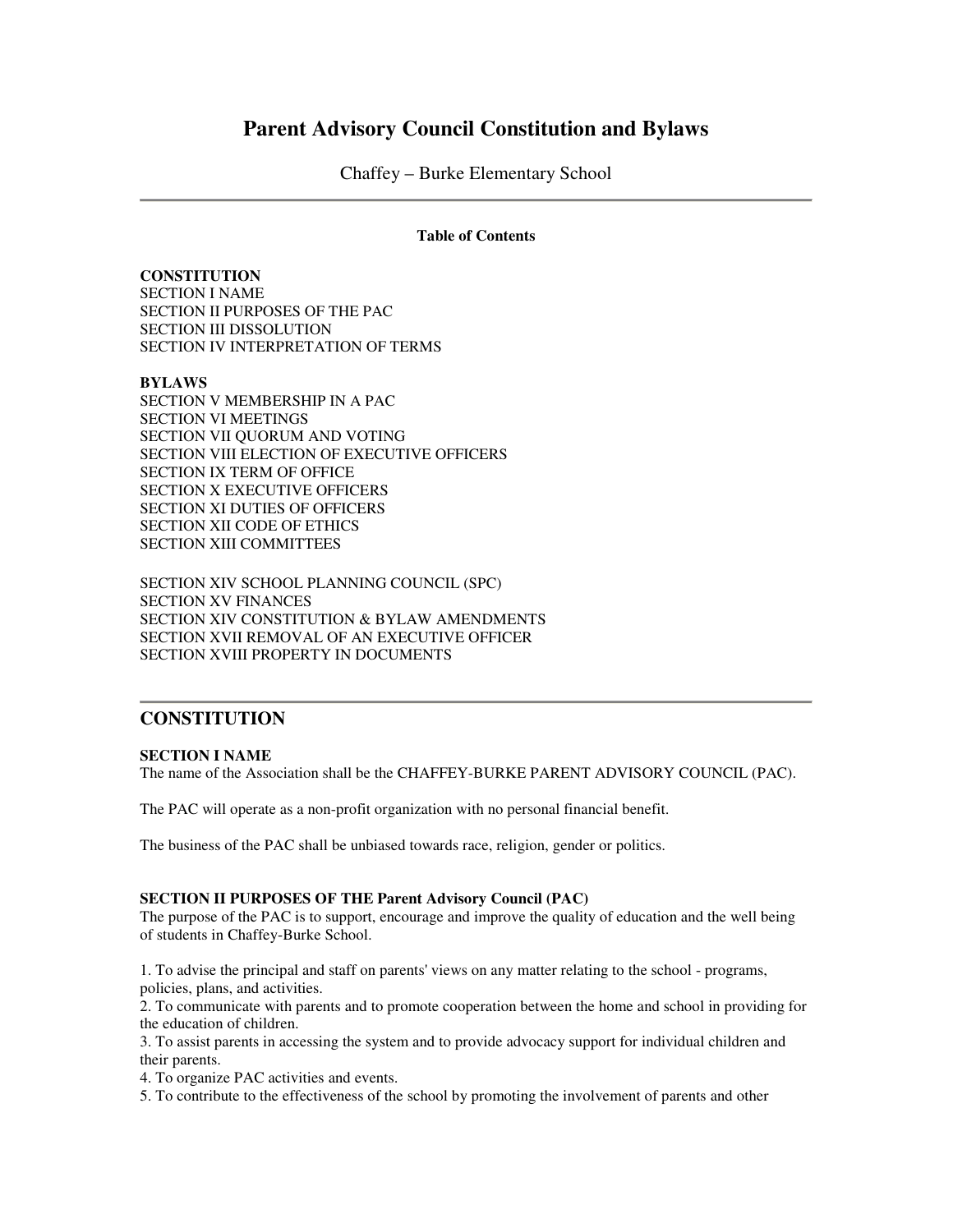#### **SECTION III DISSOLUTION**

1. In the event of dissolution or winding up of the PAC, and after payment of all debts and costs of dissolution or winding up, the assets and remaining funds of the PAC shall be distributed to another parent advisory council or councils in the Burnaby School District having purposes and objectives similar to those of the PAC, and which meet all requirements of the British Columbia Gaming Commission, as the members of the PAC may determine at the time of dissolution or winding up. This clause shall be unalterable.

2. In the event of dissolution of the PAC, all records of the PAC shall be placed under the jurisdiction of the Burnaby School District in the person of the principal of the school or in the person of the Secretary-Treasurer of the school district.

### **SECTION IV INTERPRETATION OF TERMS**

**Parents** - the parent/parents or guardian of a child or children in the Burnaby School District.

**Parent Advisory Council** - any organized group of parents recognized under the British Columbia School Act.

**School** - any public elementary or secondary educational institution within the Burnaby School District.

**District** – Burnaby School District.

**DPAC** - the Burnaby District Parent Advisory Council, which is recognized by the Board of Trustees of the Burnaby School District, to be the umbrella group of Parent Advisory Councils formed or to be formed in each local school.

School Community – Any persons who live in the catchment area of Chaffey-Burke school

**Community Organizations** - groups which demonstrate an interest in education and are not already included in the scope of this constitution.

# **BYLAWS**

#### **SECTION V MEMBERSHIP IN A PAC**

1. All parents and guardians of students registered at Chaffey-Burke School are voting members of the Parent Advisory Council.

2. Administration and staff of Chaffey-Burke School may be non-voting members of the PAC.

3. Members of the school community who are not parents of students currently enrolled in the system may be invited to become non-voting members of the PAC.

4. At no time shall the PAC have more non-voting than voting members.

#### **SECTION VI MEETINGS**

1. Meetings will be conducted efficiently and with fairness to the members present.

2. There shall be an Annual General Meeting (AGM) for the purpose of election of Executive officers held in May of each year.

3. General meetings shall be held not less than six times per year, one of those being the AGM.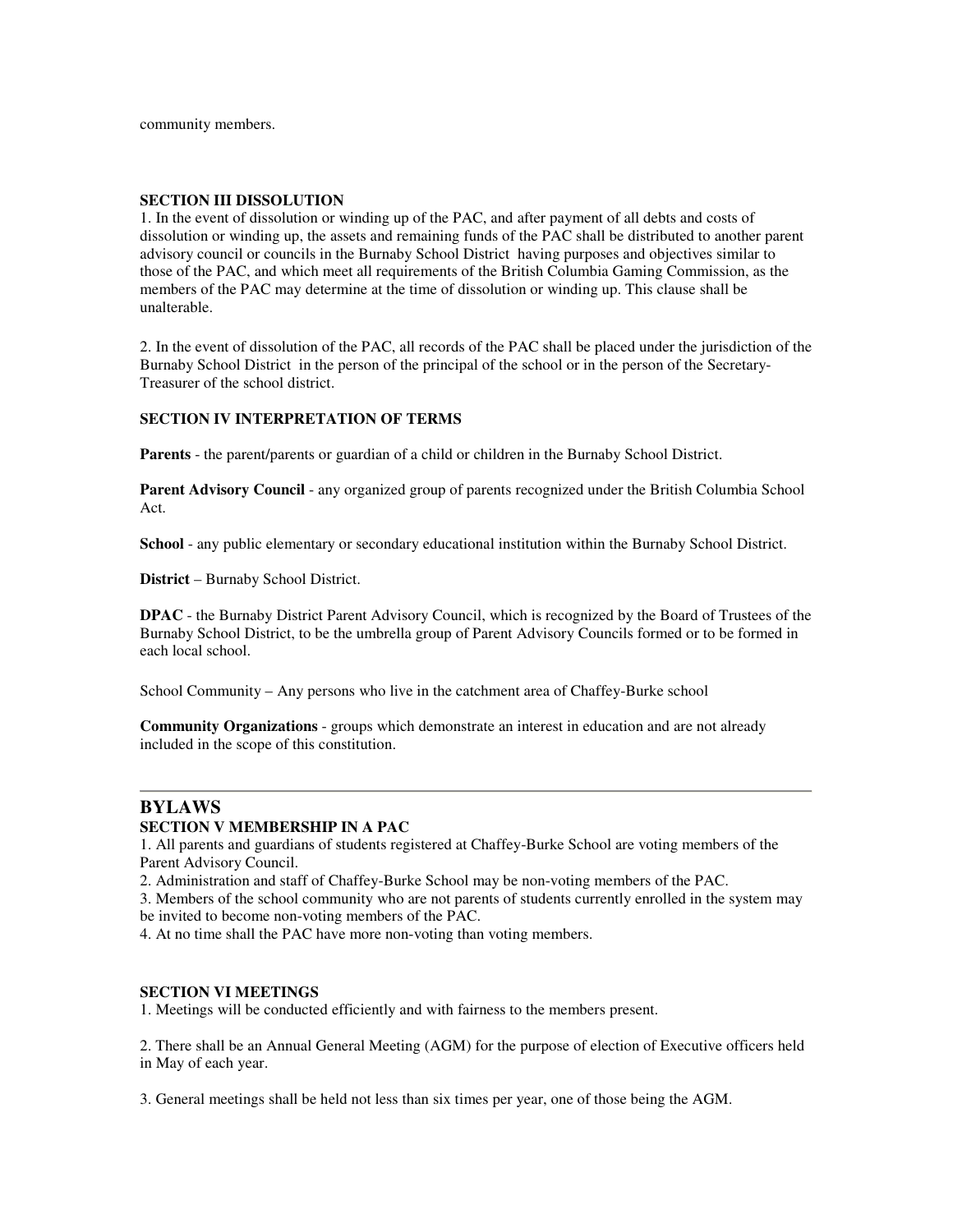4. Executive meetings may be held anytime or place as deemed necessary. The purpose of executive meetings is to carry on business between general meetings.

5. If procedural problems arise on an issue not covered in these bylaws, Robert's Rules of Order shall be used to resolve the issue.

6. A PAC meeting shall not be a forum for the discussion of individual school personnel, students, parents, or other individual members of the school community.

7. General meetings will be deemed to be duly called if 7 days notice is given in advance of the meeting.

# **SECTION VII**

# **A. QUORUM**

The voting members present at any duly called general meeting shall constitute a quorum.

### **B. VOTING**

1. Unless otherwise provided, questions arising at any meeting shall be decided by a simple majority vote (50% plus 1).

2. In the case of a tie vote, the motion is defeated.

3. Members must vote personally on all matters; voting by proxy shall not be permitted.

4. Voting shall be done by a show of hands, with the exception of the election of officers, which may be done by secret ballot. A vote shall be taken to destroy the ballots after the election.

## **SECTION VIII ELECTION OF EXECUTIVE OFFICERS**

1. The executive officers shall be elected from the voting members at the Annual General Meeting. No employee or elected official of the school district or Ministry of Education shall hold an executive position. 2. Call for nominations shall be made at the two meetings before of the Annual General Meeting. *Nominations shall come from PAC.*

3. In the event of a vacancy on the executive during the year, the executive shall appoint a new officer (an individual who has been nominated by a PAC) who shall hold office until the next election.

## **SECTION IX TERM OF OFFICE**

1. The term of office for the Chairperson, Recording Secretary, Treasurer and each District Parent Representative shall commence immediately following election at the AGM and shall be for two years but may be extended for an additional two year term if a new officer(s) cannot be secured or recruited and the current officer(s) is willing to remain for the extended term.

2. For all other positions, the term of office shall commence immediately following election at the AGM and shall be for one year.

3. No person may hold any one position for more than four consecutive years.

### **SECTION X EXECUTIVE OFFICERS**

1. The affairs of the PAC shall be managed by a board of elected officers and the immediate Past Chairperson.

- 2. The Executive Officers may be as follows:
- A. Chairperson
- B. Vice-Chairperson(s)
- C. Secretary
- D. Treasurer
- E. District Parent Advisory Council Representative(s)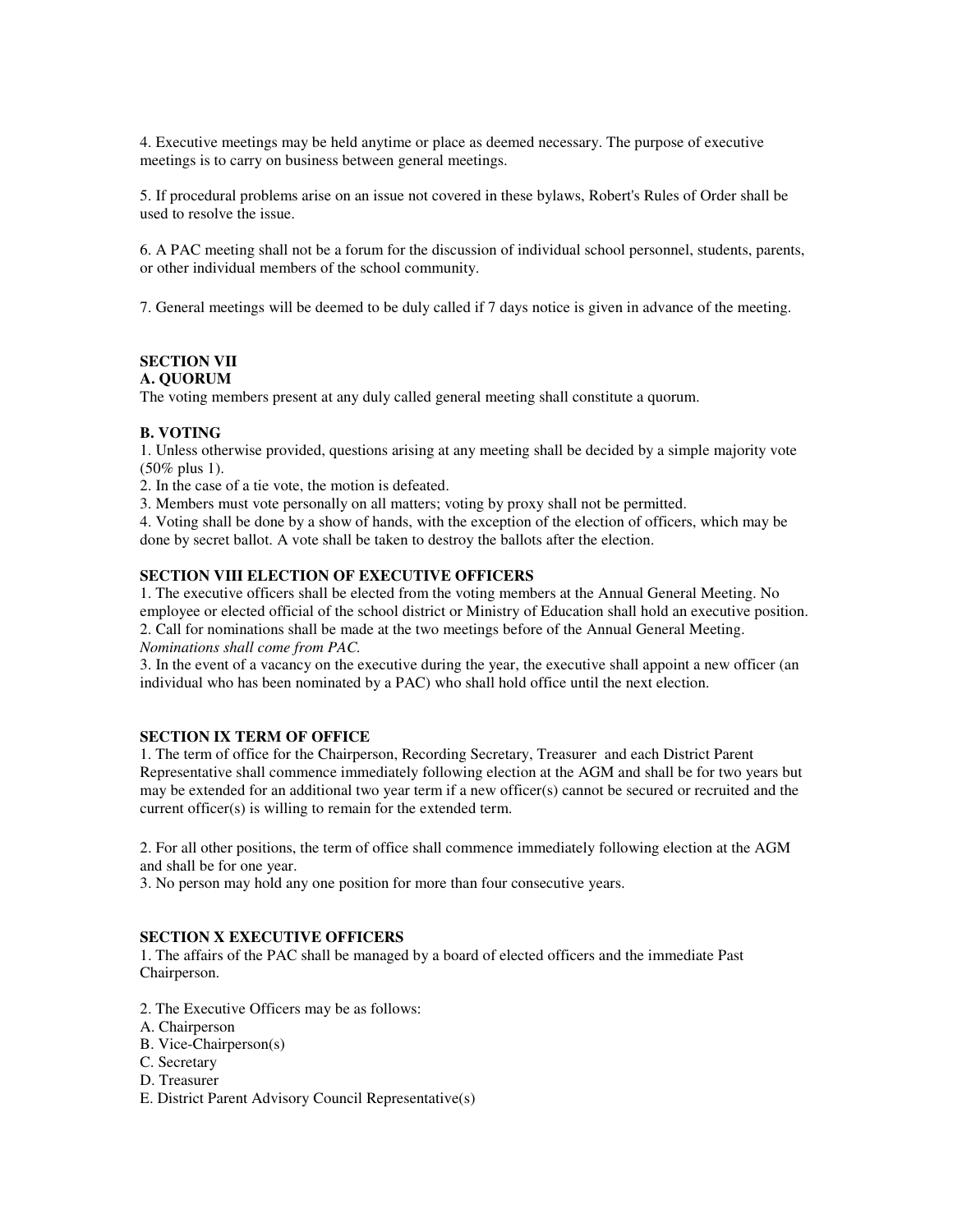(DPAC: District Associate to BCCPAC)

F. Two or more Members-At-Large

G. Past Chairperson

## **SECTION XI DUTIES OF EXECUTIVE OFFICERS**

## **A. The Chairperson shall:**

a) convene and preside at membership, special, and executive meetings

b) ensure that an agenda is prepared and presented

c) know the constitution and bylaws and meeting rules

d) know where to find resources to assist members

e) appoint committees where authorized to do so by the executive or membership

f) consult PAC members regularly

g) ensure that the PAC is represented in school and school district activities

h) ensure that PAC activities are aimed at achieving the objectives and purposes of the PAC

i) be the official spokesperson for the PAC

j) be a signing officer

### **B. The Vice-Chairperson(s) shall:**

a) assume the responsibilities of the Chairperson in the Chairperson's absence or upon request.

b) assist the Chairperson in the performance of his/her duties

c) accept extra duties as required

d) may be a signing officer

### **C. The Secretary shall:**

a) ensure that members are notified of meetings

b) record the minutes of general, special, and executive meetings

c) keep an accurate and up-to-date copy of the Constitution and Bylaws and have copies available for members upon request.

d) issue and receive correspondence on behalf of the PAC

e) may be a signing officer

f) safely keep all records of the PAC

## **D. The Treasurer shall:**

a) be one of the signing officers of the executive

b) receive all funds for the PAC

c) disburse funds authorized by the executive or members

d) maintain an accurate record of all expenditures of the PAC

e) give a report of all receipts and expenditures at all general meetings

f) deposit all funds collected on behalf of the PAC in an account at a recognized financial institution approved by the PAC

g) make books available for viewing by members upon request

h) have the books ready for inspection or audit annually

i) with the assistance of the executive, draft a budget and tentative plan of expenditures as per Section XIV

j) ensure that another signing officer has access to the books in the event of his/her absence

k) submit an annual financial statement at the Annual General Meeting of the PAC

## **E. The DPAC/PAC Representative shall:**

a) attend PAC and DPAC meetings

b) seek and give input on behalf of the PAC to the DPAC

c) report back to the PAC

## **F. Members at Large shall**:

a) serve in a capacity to be determined by the PAC at the time of their election, and at other times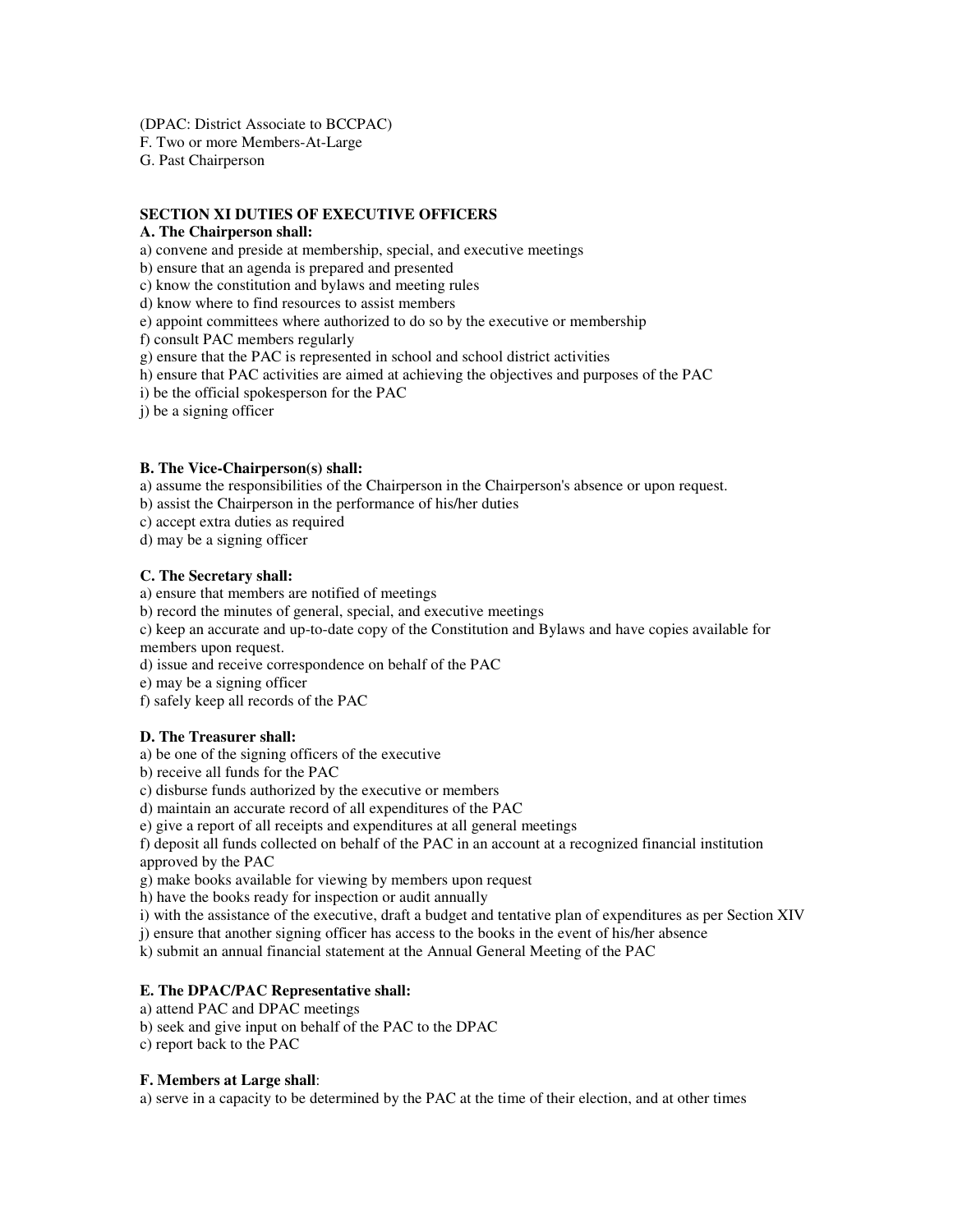throughout their tenure as the needs of the PAC require b) may be a signing officer

#### **G. The Past Chairperson shall:**

a) help smooth the transition between Chairpersons

b) assist, advise and support the PAC

c) provide information about resources, contacts, and other essential information to the PAC

d) act as a consultant for the Chairperson

#### **SECTION XII CODE OF ETHICS**

A parent who accepts a position as a PAC Executive Officer:

1. Upholds the constitution and bylaws, policies and procedures of the PAC.

2. Performs her/his duties with honesty and integrity.

3. Works to ensure that the well being of students is the primary focus of all decisions.

4. Respects the rights of all individuals.

5. Takes direction from the members, ensuring representation processes are in place.

6. Encourages and supports parents and students with individual concerns to act on their own behalf and provides information on the process for taking forward concerns.

7. Works to ensure those issues are resolved through due process.

8. Strives to be informed and only passes on information that is reliable.

9. Respects all confidential information.

10. Supports public education.

#### **Statement of Understanding**

I, the undersigned, in accepting the position of \_\_\_\_\_\_\_\_\_\_\_\_\_\_\_\_\_\_\_\_\_\_\_\_\_\_\_\_\_\_\_\_ on the

\_\_\_\_\_\_\_\_\_\_\_\_\_\_\_\_\_\_\_\_\_\_\_ Executive, have read, understood, and agreed to abide by the Code of Ethics set out in this document. I also agree to participate in the dispute resolution process that has been agreed to by the electing body, should there be any concerns about my work.

Name of Executive Officer: \_\_\_\_\_\_\_\_\_\_\_\_\_\_\_\_\_\_\_\_\_\_\_\_\_\_\_\_\_\_\_\_\_\_\_\_

Signature:

Date: \_\_\_\_\_\_\_\_\_\_\_\_\_\_\_\_\_\_\_\_ Phone number: \_\_\_\_\_\_\_\_\_\_\_\_\_\_\_\_\_\_\_\_\_

**Note: This page could be photocopied and used yearly for the new executive to sign.**

#### **SECTION XIII COMMITTEES**

1. Standing and ad hoc committees shall be formed when necessary.

2. Committees are responsible to the executive and members.

#### SECTION XIV SCHOOL PLANNING COUNCIL (SPC)

A.. The Election of School Planning Council (SPC) Representatives

- 1. Three School Planning Council representatives shall be elected annually by secret ballot from the voting members at a PAC Annual General Meeting for which proper notification of the elections has been given.
- 2. Each candidate for SPC representative must be a parent of a student(s) enrolled in the school. A "parent' is defined in the School Act as a parent, legal guardian, person who is legally entitled to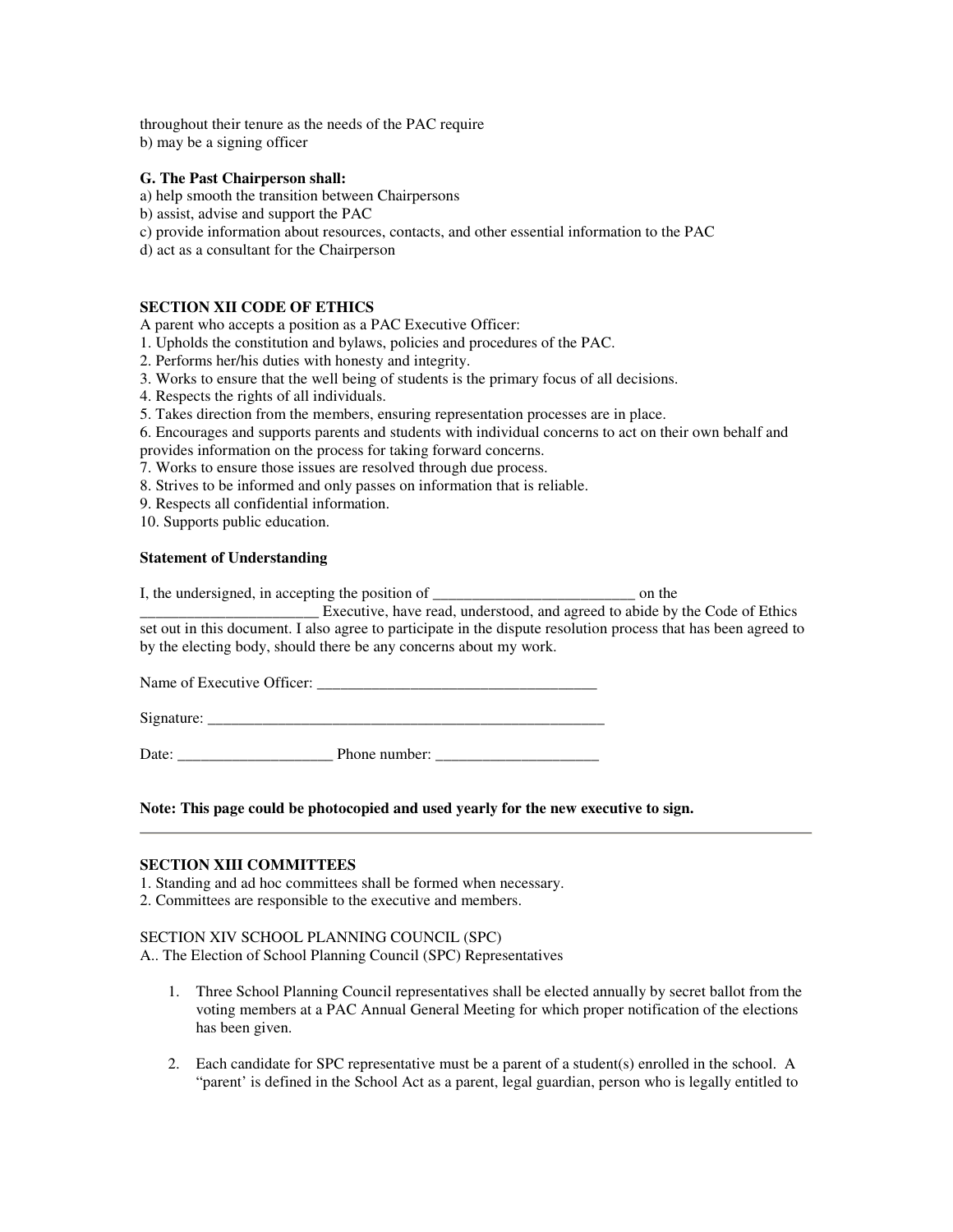custody of the child or a person who usually has the care and control of the child.

- 3. Notification that PAC/SPC representatives will be elected at a scheduled PAC Annual General Meeting shall be distributed to all families in the school at least fourteen (14) days prior to that Annual General Meeting.
- 4. Nominations may be received up to and during the PAC General Meeting until declared closed by the Chairperson.
- 5. The election of three SPC representatives must be conducted by secret ballot and the three positions will be awarded to the three candidates with the most votes. Further:
	- (a) The School Act requires that one of the representatives must be an elected officer of the PAC Executive. In the event that none of the three successful candidates is on the PAC Executive, then a new executive position will be created for the SPC representative with the most votes.
	- (b) The fourth top candidate will be declared the PAC/SPC alternate. The alternate will have no role on the SPC unless called upon to fill a vacancy on the SPC.
	- (c) As provided in the School Act, if three PAC/SPC representatives are not elected, the Board may appoint a person to fill a PAC vacancy on the SPC.
- B. Term of Office of SPC Representatives
	- 1. The term of office of the representatives will be for one school year period with the exact dates of the term of office each year to be specified by the PAC Executive at the time of the election to office.
	- 2. In the event that a PAC/SPC representative is unable or unwilling to complete the term of his/her office, the elected PAC/SPC alternate will take that representative's place, and provide notice to the PAC Executive of this change. If no PAC/SPC alternate was elected, the PAC Executive will give proper notification for the election of a new PAC/SPC representative at the first possible PAC General Meeting.
- B. Role and Responsibilities of SPC Representatives
	- 1. One PAC/SPC representative will be designated to take minutes of the SPC meetings and provide those minutes to the PAC Executive in a timely way, and in any event no longer than 30 days, for inclusion in the PAC minutes. The PAC/SPC representatives may designate this representative, who takes minutes, and failing this, the PAC may appoint the PAC Executive member to take minutes.
	- 2. The PAC Executive member of the SPC is also expected to regularly attend PAC meetings, and act as a liaison between the SPC and the PAC, and to foster close working relations between the two bodies.
	- 3. There must be SPC representation at every PAC meeting and SPC representatives shall take concerns expressed by parents at these meetings to the SPC. The PAC/SPC representatives are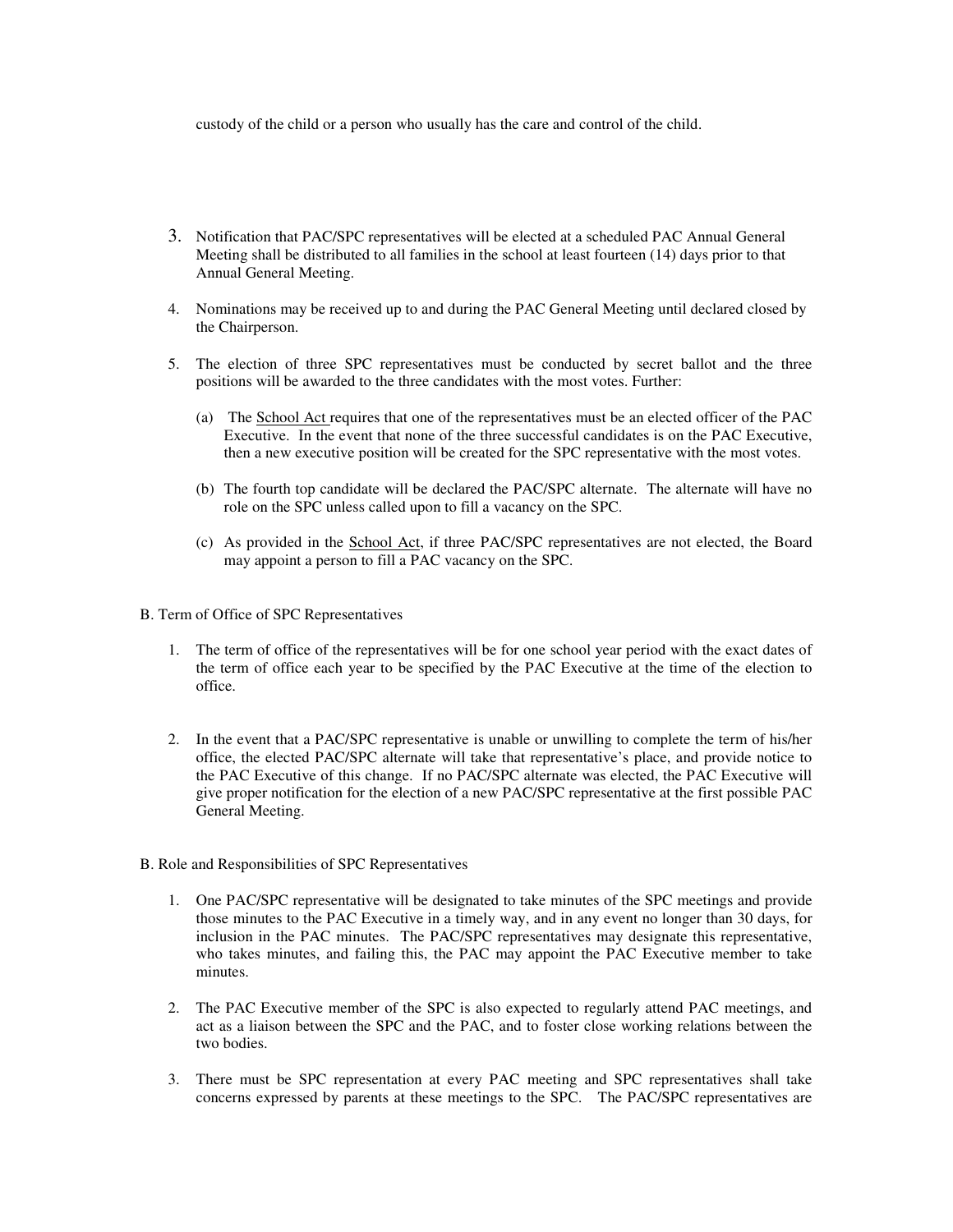also expected to make a monthly report to the general membership.

# **SECTION XIV FINANCES**

1. A budget and tentative plan of expenditures will be drawn up by the executive and presented for approval before the current budget expires.

2. The executive will present, for approval at a general meeting, all proposed expenditures above and beyond the budget.

3. All funds of the PAC will be kept on deposit in a bank or financial institution registered under the Bank Act.

4. The executive shall name at least three signing officers for banking and legal documents. Two signatures will be required on all of these documents.

5. A Treasurer's Report shall be presented at each general meeting.

6. Members at a general meeting may appoint an auditor.

# **SECTION XV CONSTITUTION & BYLAW AMENDMENTS**

1. Except as provided in the constitution, the members may, by a majority of not less than 75% of the votes cast, amend the constitution of the PAC and by a majority of not less than 66% of the votes cast, amend the bylaws of the PAC.

2. Written notice of a meeting at which a resolution will be considered to amend the bylaws shall be given to all members in writing at least fourteen days before the meeting.

3. The notice of the meeting shall include the proposed amendments.

4. A constitution or bylaw amendment shall be dated, signed, and forwarded to the School Board Office for safekeeping only.

# **SECTION XVI REMOVAL OF AN EXECUTIVE OFFICER**

1. The members may, by a majority of not less than 75% of the votes cast, remove an executive officer before the expiration of his or her term of office, and may elect a successor to complete the term. 2. Written notice specifying the intention to make a motion to remove the executive officer shall be given to the members not less than 14 days before the meeting.

## **SECTION XVII PROPERTY IN DOCUMENTS**

All documents, records, minutes, correspondence or other papers kept by a member, executive officer, or committee member in connection with the PAC shall be deemed to be property of the PAC, and shall be turned over to the Chairperson when the member, executive officer, or committee member ceases to perform the task to which the papers relate.

Adopted by Chaffey-Burke PAC at Burnaby, British Columbia, on \_\_\_\_\_\_\_\_\_, 20\_\_\_.

\_\_\_\_\_\_\_\_\_\_\_\_\_\_\_\_\_\_\_\_\_\_\_\_\_\_\_\_\_\_\_\_ \_\_\_\_\_\_\_\_\_\_\_\_\_\_\_\_\_\_\_\_\_\_\_\_\_\_\_\_\_\_\_\_\_

Chairperson Secretary